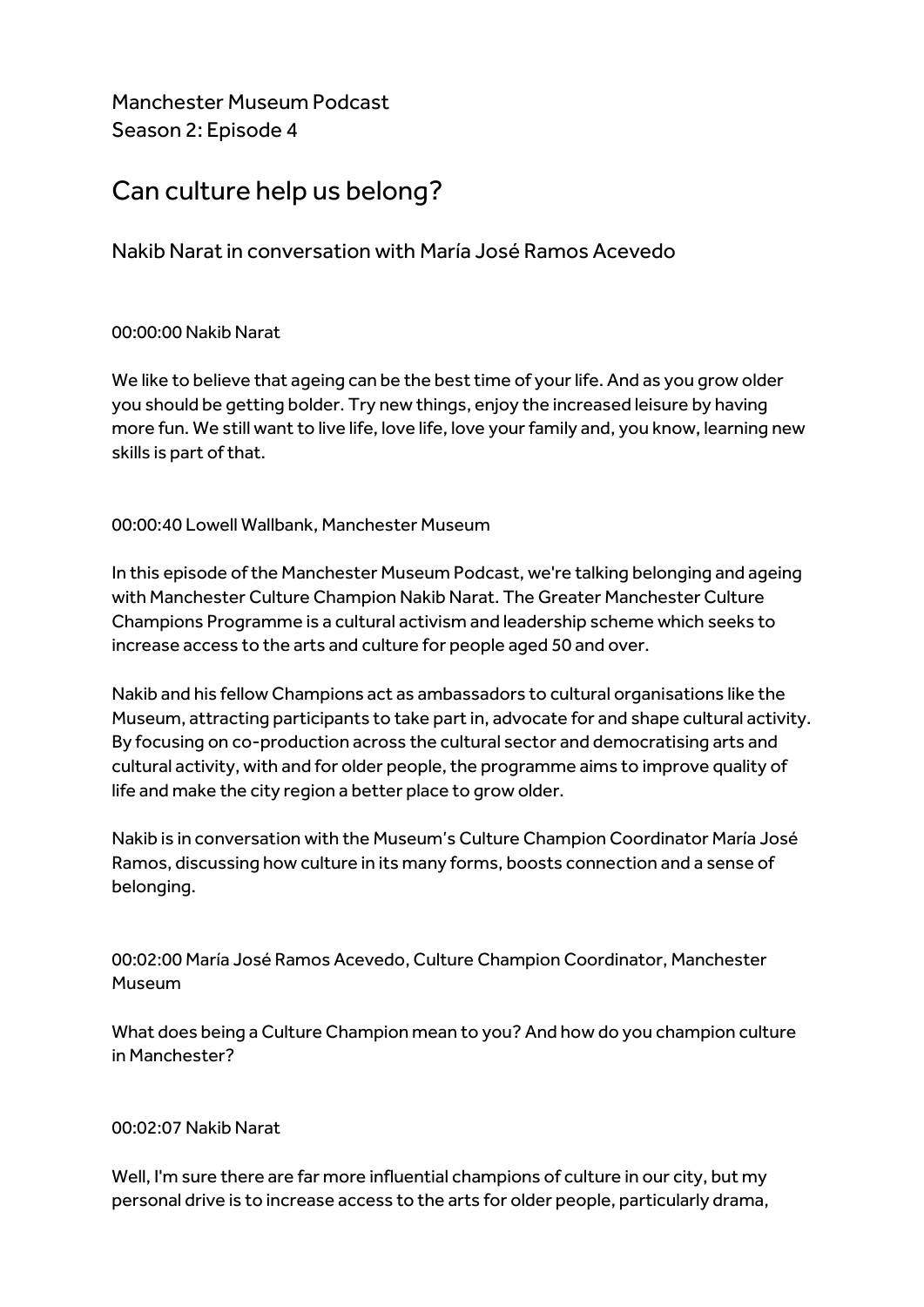which is my first love, I guess. That's why I started the free drama workshops in South Manchester with Helen Hibbert, the coordinator of Chorlton Good Neighbours charity three years ago. Helen's a lovely lady who was honoured with an MBE from the Queen for the Welfare and Friendship Services that she's run for over 30 years. I have a regular group of over 40 people, they're multicultural and from many parts of the city. Their ages range from 50s to 90, actually there's one lady, Enid Woods, who's 92 now. None of them had acted before.

But we've now been on their 450-seater stage of the Home Art Centre in Manchester twice in plays that I wrote and directed. We've also been part of the Festival of Manchester and performed at outdoor venues like Chorlton Green, as well as many performances in our St Ninian's Hall Chorlton for hundreds of local residents. We like to believe that ageing can be the best time of your life. And as you grow older you should be getting bolder. Try new things, enjoy the increased leisure by having more fun.

Actually, María José, I feel really blessed to have found this opportunity of working with all the people, and talking of belonging, creating the productions and sharing them with local audiences has given my group and myself a really wonderful sense of belonging,to each other, to our community and to the City of Manchester.

00:03:54 María José Ramos Acevedo

That sounds great Nakib, absolutely. 90! You don't have anyone 100 years old, maybe you do in the future.

00:04:04 Nakib Narat

I hope we will.

00:04:05 María José Ramos Acevedo

Ageing and older people do seem to be increasingly talked about. What do you think?

#### 00:04:12 Nakib Narat

Well, yes, ageing is probably the greatest demographic challenge in human history, which is wonderful in a way that we are growing older and staying healthier because of the lower birth rate and the fast-ageing population, it has, though, been described as a time bomb. It's fantastic that people are living older, becoming older and living longer and generally in better health than ever, so I guess you really need more opportunities for growth, connections and belonging for everyone to feel fulfilled.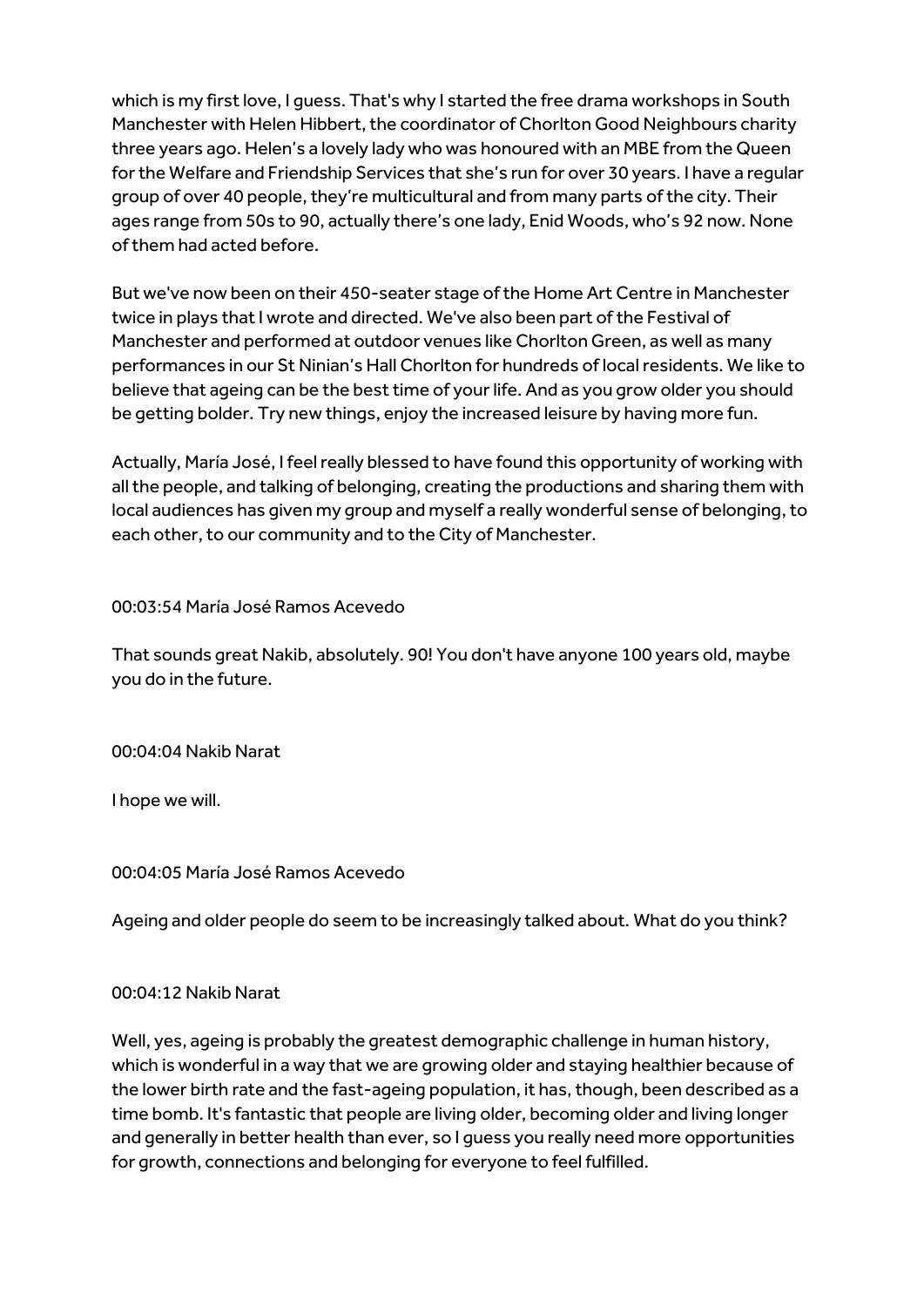When we're all 100 hopefully we will be creating havoc with Street Theatre and learning skills like circus skills. You know, it's brilliant that Manchester leads the world in ageing creativity. You yourself in charge of the Culture Champions, and you've always been a compassionate, caring city, and I've loved that aspect of our city since the 80s when I first moved to work here.

And, you know, Manchester Museum's own Director, Esme Ward, is a national leading light in the promotion of opportunities for older people, people who are largely, I have to say sadly invisible, marginalised. They're like an afterthought or sometimes even an embarrassing adjunct to the busy and dynamic lives of the young.

Well, I hope my, and Helen's workshops help to tackle this ageism, and I do love the fact that Britain's first Director of the new Creative Ageing Development Agency, Dr Virginia Tandy is also hosted by your museum, just like us Culture Champions.

## 00:05:52 María José Ramos Acevedo

Was it difficult, Nakib, to set up this theatre for older people group? Have you been involved in other arts projects?

# 00:06:03 Nakib Narat

Well, it wasn't straight forward to start it up, but I loved doing it, and in my experience, any community initiative is always welcome and supported by Manchester people and by the Council. In 2017 with City Council help, I originated and co-produced the Manchester Passion which was performed live to nearly 5,000 people and watched by 6 million people on the nationally loved TV programme, Songs of Praise and it was all from Manchester's beautiful Cathedral gardens, and we found the city officers and the local residents were just incredibly helpful in realising the event. We had a 50 strong choir, nearly 100 actors on stage, and I played Pontius Pilate.

## 00:06:48 María José Ramos Acevedo

Interesting character indeed. Were you always a theatre producer? Have you been always involved with theatre and drama?

## 00:06:59 Nakib Narat

No, I started out as a journalist. I was making features and documentaries for Radio 4, the World Service, and then I was with BBC Breakfast and finally Granada News. And then I kind of followed my other dream of being an actor and writer.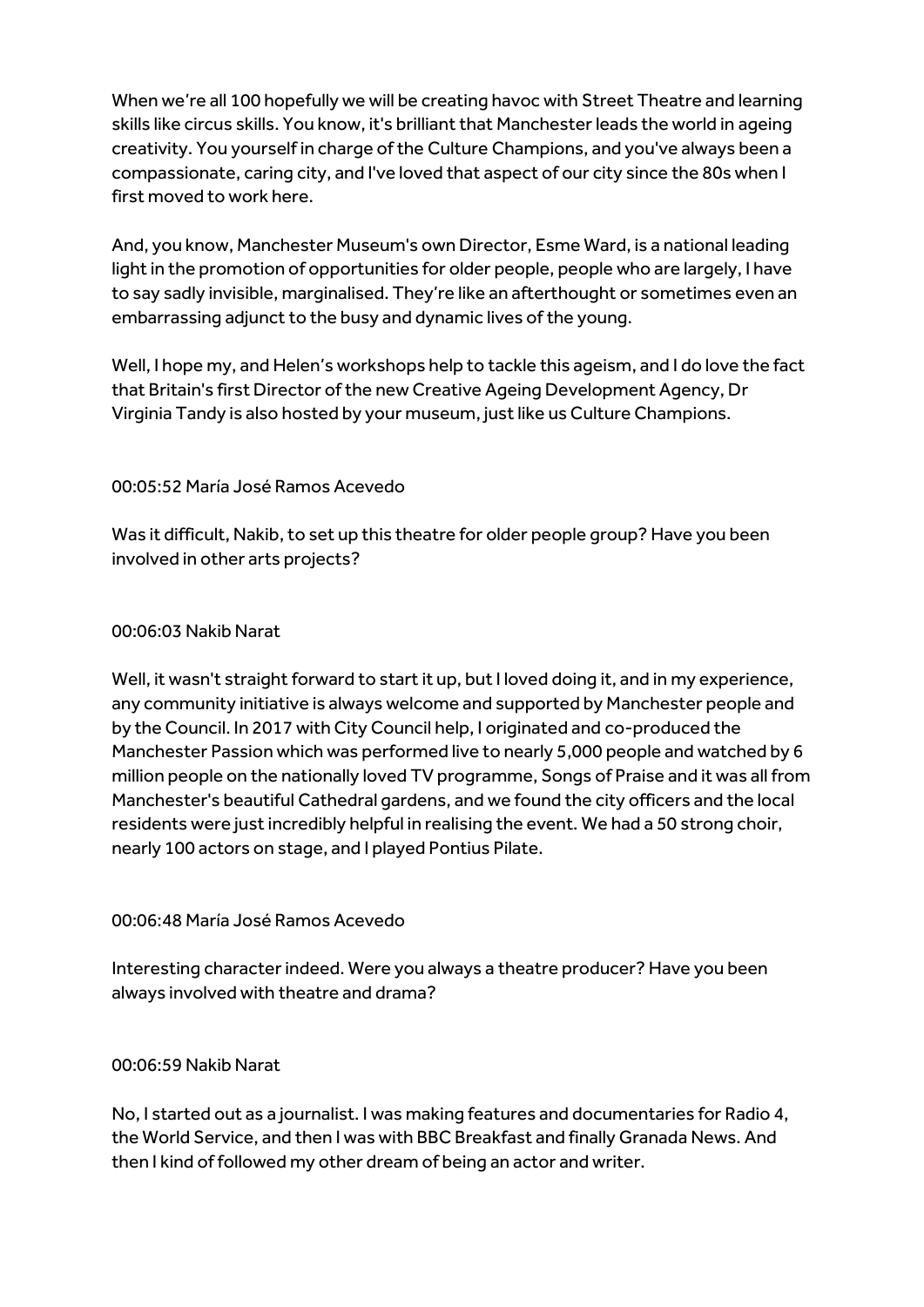## 00:07:18 María José Ramos Acevedo

## Anything we may have seen you in?

## 00:07:21 Nakib Narat

I've had featured roles in Coronation Street and other telly. I'm also in the current advert for a national Pharmacy Company. I've done tours for the Royal Exchange Theatre, have played John Proctor in the Crucible for five nights. Before the lockdown, I was in my own play, Ellen's Longest Night about Ellen Wilkinson, the extraordinary woman politician from Manchester in the 1940s, she was known as Red Ellen, because of her red hair and fiery passion for justice.

Ellen was born in great poverty in Chorlton on Medlock, was only four foot nine because of poverty and illness, and despite pain all her life she became the most powerful woman in the world. It's a great Manchester story. She was our first education minister in the 1945 Labour government. She led the denazification of the German education system and she was a lifelong fighter for women's rights, anti-colonialism and even founded and launched UNESCO. In all that time she had this brilliant sense of humanity and fun.

I really enjoyed researching and developing the play about Ellen and I got great support, wonderful support from the Arts Council England. We put it on for the Peterloo Festival and in the Central Library and also in the National Museum of Democracy.

#### 00:08:44 María José Ramos Acevedo

Why do you think drama is good for people Nakib?

#### 00:08:49 Nakib Narat

Performance is wonderful for boosting confidence. You enhance communication skills and this really helps people to facilitate their sense of belonging. You know you really belong when you become part of the wider community, and I really feel that having the confidence to accept who you are and your personal worth is the firmest basis for reaching out and becoming part of the greater community. And I think it's especially important for older people to try new forms of expression, like drama. Elders are often dismissed as unimportant, irrelevant in wider society that is so much ageism, and that's totally wrong as they are the backbone of families and the communities they live in. And they are the repository of historic culture, and as I'm getting older myself, I would also love to see a brighter outlook for ageing.

Performance is also a way of strengthening your sense of place and belonging as you can explore, you can challenge, and you can have fun with the stereotypes like that I just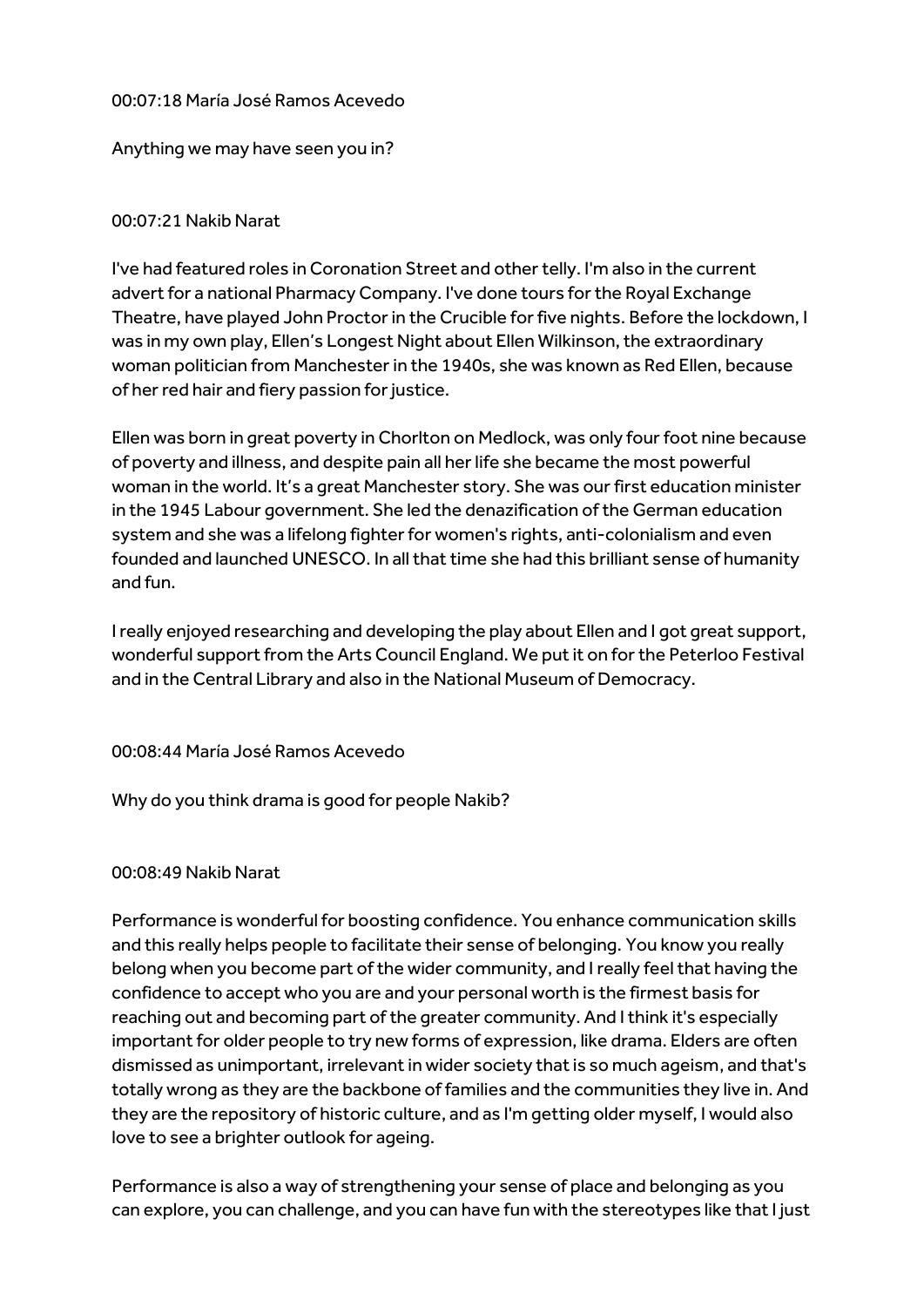mentioned and it all takes place in a safe environment. Helen and I normally run 10 week workshops which lead to a performance in the beautiful airy St Ninian's Hall, the Church Hall, and everyone is welcome so I hope anybody who hears this will join us, and during those 10 weeks the group bonds with new friendships, mutual respect and they grow.

So yes, I think that really helps with belonging.

00:10:37 María José Ramos Acevedo

You are British Asian, does this affect your sense of belonging?

## 00:10:45 Nakib Narat

Yes, my heritage is Indian from the Western Indian state of Gujarat, which is famous for its entrepreneurial spirit and amazing personalities like Mahatma Gandhi and Muhammad Ali Jinnah, who was the founder of Pakistan. It also has the most wonderful arts, crafts, festivals and food. So yes, it contributes to my identity. And although I've lived my whole life in the UK, I think belonging is about accepting everything about you as equally valid and connecting from that level, so I'm proud of my heritage, and I'm also very proud to be British.

00:11:24 María José Ramos Acevedo

Have you always felt like you belong?

00:11:30 Nakib Narat

I do now. But no, for a long time, especially when I was growing up in Blackburn, Lancashire was a climate of very turbulent racism and fractured communities. And, I had a very scary, insecure childhood. It's funny, actually, children today are all growing up scared in, with their lives, and it's not necessarily with racism. There is a lot of awful kind of situations with childhood and insecurity, but mine was about racism and I did have terrible doubts about belonging. But the more I learn about this wonderful country of Britain, the very welcoming and decent character of the British and the surprising connections with my heritage, and more, I do feel like I do belong here. People are often astonished to know that Black and Asian and Chinese people have lived here since Tudor times.

Heathcliff in Weathering Heights, one of my favourite books, was a Lascar or Indian sailor's child. Queen Victoria's favourite courtier was an Indian called Abdul Karim. People are really surprised to learn that there were four mixed race and three Indian members of Parliament also with a Gujarati background like me before the 1930s.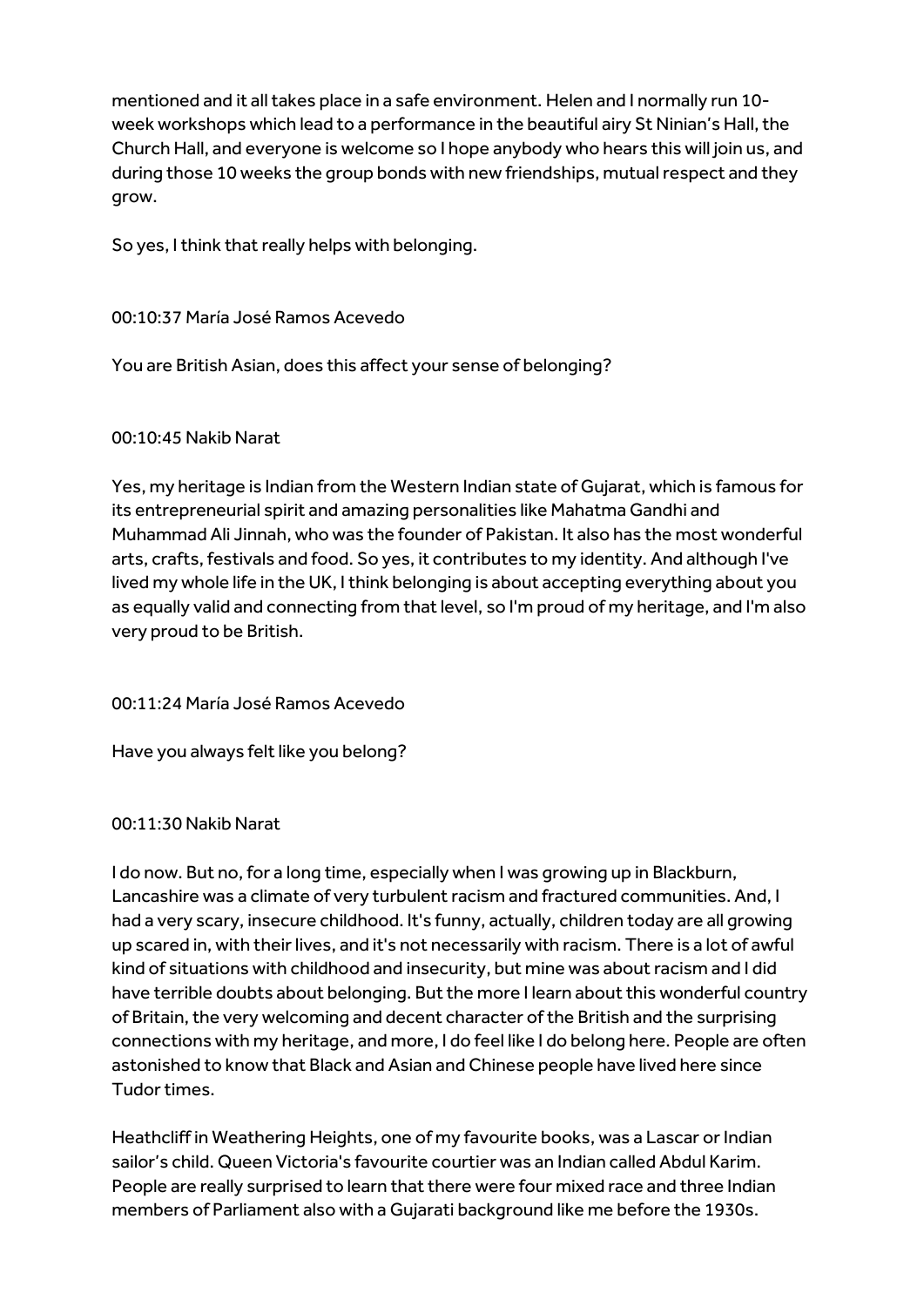Dadabhai Naoroji, a Liberal, Sir Mancherjee Bhownaggree, a Conservative, were all elected to Britain's Parliament, and the third, an amazing chap called Shapurji Saklatvala, was a communist elected from Battersea in the 1940s. He first came to live in Manchester and work for the Tata Company before becoming quite political when he saw the terrible lives of working people. In the 20s he spoke to rallies of thousands of people and they would sing things like "vote, vote, vote for Saklatvala, the Sak is the man who gives us bed and jam and will go hungry nevermore." He was really amazingly popular and there was huge support for the Republicans in this country in the Spanish Civil War, because you know people didn't feel, they were quite political, and Saklatvala was such a popular man that a brigade, fighting brigade, was named after him that fought against Franco in the Spanish Civil War, so had kind of international kind of celebrity. Sak was imprisoned for inciting the workers to disobey the army during the General Strike of 1926, he was elected three times to parliament, and I wrote a Radio 4 play about him.

Also, Ben Kingsley, Dev Patel, fellow, also from Gujarat, and very interesting, a lot of people don't know this, but Princess Diana and her sons, Harry and William, have a Gujarati heritage, from a lady called Eliza Kewark.

00:14:29 María José Ramos Acevedo

Really?

#### 00:14:30 Nakib Narat

Yes, she was the Indian housekeeper to Diana's ancestor Theodore Forbes in Surat, Gujarat, where my family is from, and obviously he had a bit of a relationship with her. But I like to say, you know, I'm Narat from Surat in Gujarat in *Bhārat*. They all end in AT.

## 00:14:56 María José Ramos Acevedo

It's amazing to realise how history, actually, as much as we know about history, we realise, I mean, we the global sense of humanity, we realise that is much more what connects us that what's dividing us. These are true, for humanity, to feel each other like sister and brothers. So could you tell me Nakib, maybe, about the times when you felt, maybe, unsure about belonging?

## 00:15:36 Nakib Narat

Well, yes, growing up in Audley Range, Blackburn that's kind of a buckle for my sense of identity. I went to a lovely little primary school and everyone played together. They were Christian teachers. They talked about love and had cosy harvest festivals, music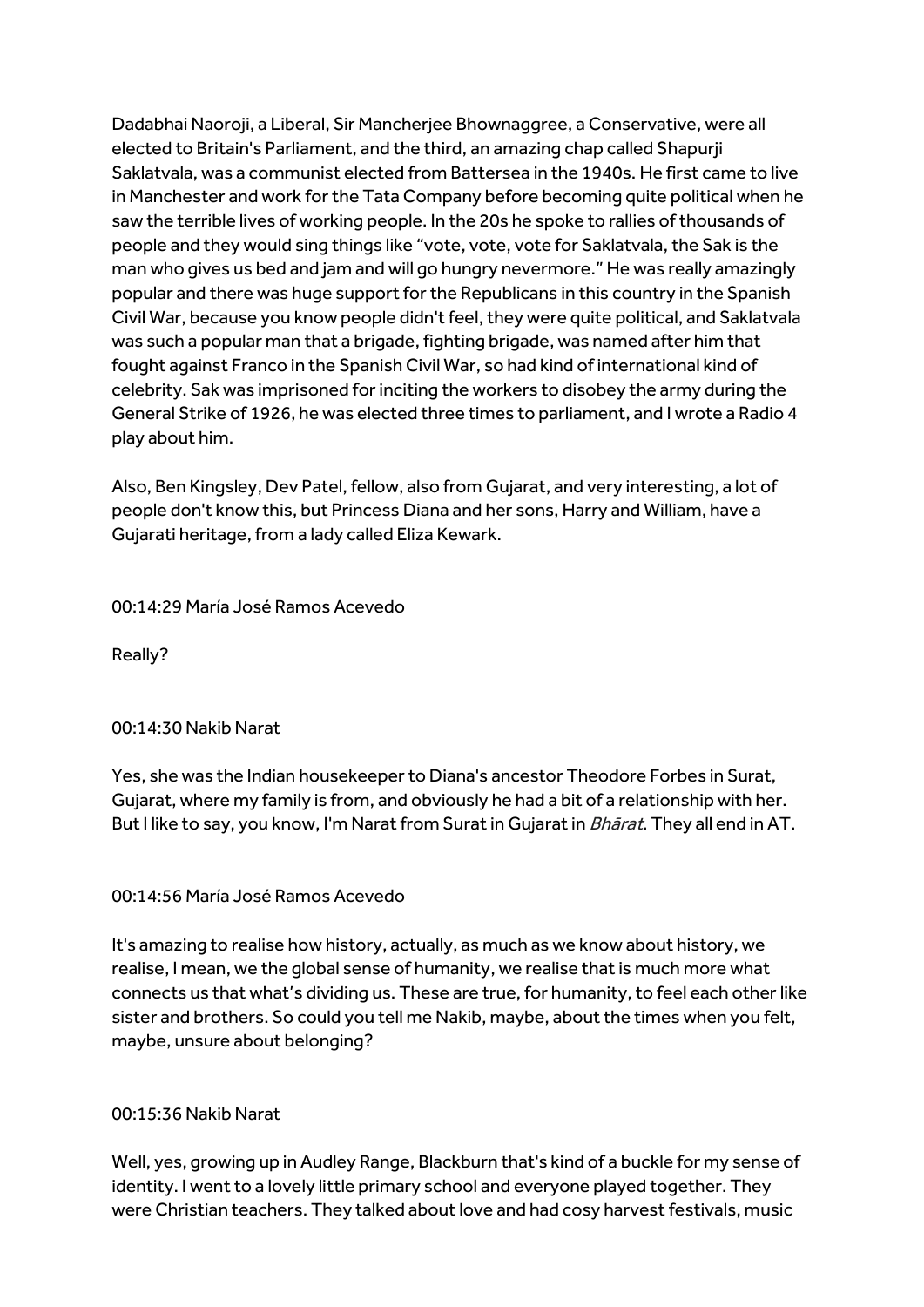filled assemblies and then suddenly went to this secondary modern school and everyday was filled, I mean, these kids were the same kids they had just grown, and they'd learnt racism, or whatever, and it was just filled with vicious insults and assaults, physical assaults. And I don't know, but somehow kids learn racism as they grow older, they're more susceptible to bad guidance and it took me years to recover and discover that I could study and go to university and follow a normal, or I suppose, you should say middle class dream to become a journalist. But I went to school with kids who really didn't have as much as they do nowadays, and it's not really their fault and these children were cross-eyed, white children from malnutrition, hobbled by polio.

Blackburn was in rapid decline with factories closing, old industries collapsing, very poor and depressed, so breeding grounds for resentment and troublemakers accentuating racial differences. And, also the time for the National Front, Britain's most successful fascist party since Oswald Mosley, and you should, you could see the National Front marches everywhere and their name was all over the place, stuck up on walls, and you had the rabble rousing Enoch Powell, so that's where, how I grew up. You see with those, kind of horrible events and people.

And that's when I first heard the word 'Paki' and that's a real insult, it's like the 'N word' for Black people, and I'm shocked that people still use it and get away with it. You know even recently, Anton Du Beke, the dance presenter, he's thrived in the BBC even after insulting his co-dancers, the Asian Laila Rouass, by calling her 'Paki', and yet, you know he's still there.

## 00:17:44 María José Ramos Acevedo

What do you think could have helped you belong or feel like you belong as a child?

#### 00:17:52 Nakib Narat

Well, I never really thought I did belong to any community as we lived in a predominantly white, working class part of town, and we were Asian, in our damp, two up, two down terrace, with outside loo. But because we lived there, and yet our social life in the mosque and so on, which I had to visit every day for lessons, was in the Asian part of town. I didn't really have any connections, particularly with either camp. Quite a big difference.

And it was only in secondary school where the racism was really horrifying. Not so much among community we lived in. Today, the racist differences are huge in Blackburn, and commentators say that community lives separate or parallel lives and their so-called white flight to white areas of Blackburn and Asians concentrated in, for security, in theirs. Even taxi drivers won't venture into each other's areas.

After the riots of 2001, the town was burnt, mobs fought each other, so probably where I grew up is probably the most segregated town in the UK, yet I don't, where I live, in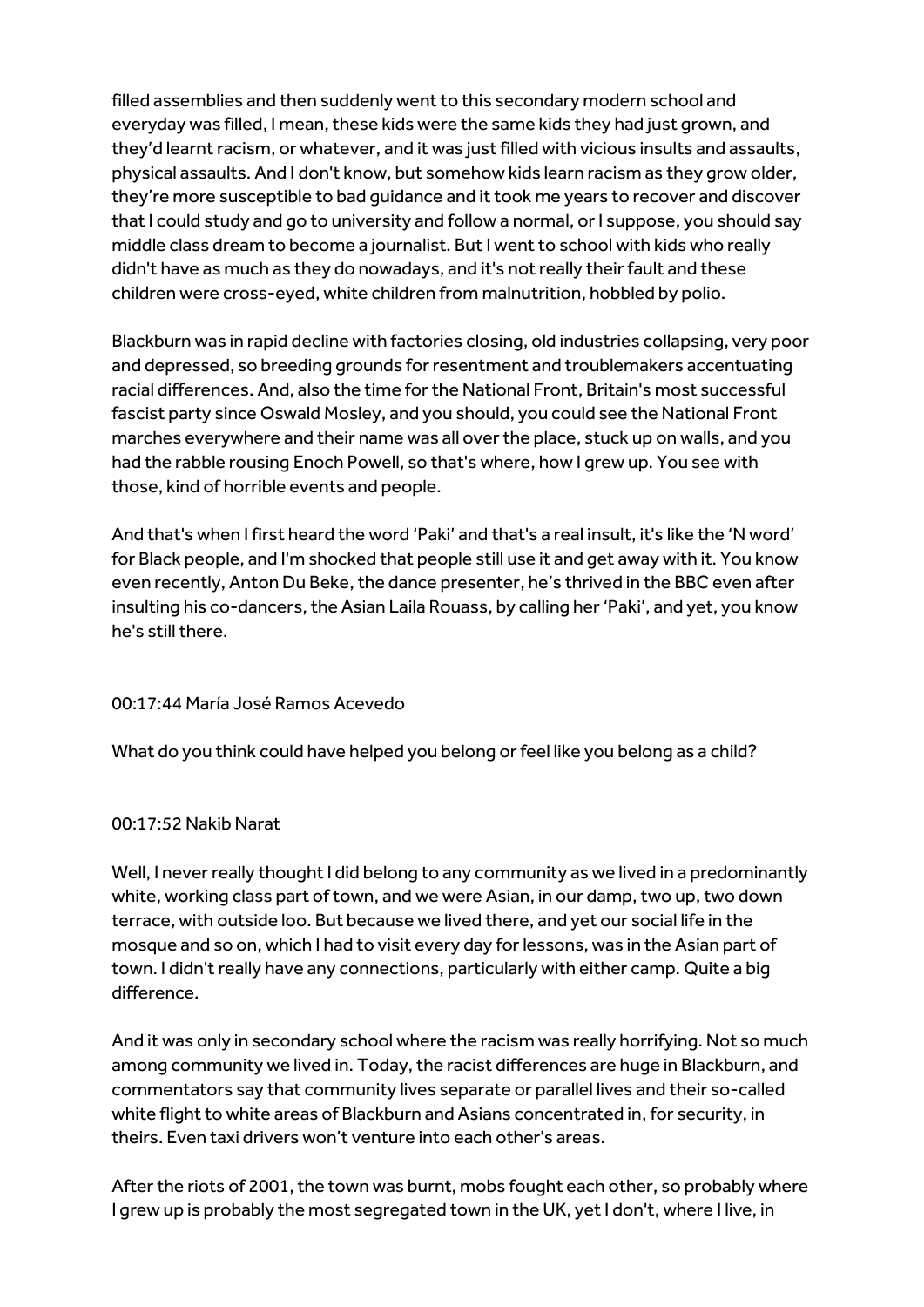Manchester I don't see anything like that. I don't think anyone is naturally racist anyway. I mean only 30 or so years ago, Mahatma Gandhi was in Blackburn wearing his loin cloth, half naked, and he was cheered and greeted by thousands and thousands of welcoming local white people. And that was over, you know, well, it's more than 30 years now, of course, 30 years since I was in Blackburn.

The one kind of touchstone of shared humanity is education, and as you were saying, history, and I wasn't really learning about it in secondary school. It just, you know, the schools like that, they're just marking time and getting the kids off to factories eventually. So, I just read and read, about 5 books a week when I was a kid, and the library and Blackburn Museum and Art Gallery were like my second homes, that's where I really learned about common history. They're wonderful places for peace, solace, life affirming. In a maelstrom of fear and uncertainty for a kid, you know where, but you could actually lose yourself in the wonder, and find comfort in shared human experience and hope in museums like that, and that's real belonging, when you understand just how similar we are and how progress and survival is only through mutual respect and cooperation rather than false divisions from fear and ignorance, which is still going on like the Identitarians. Pretty big all over the world. You know one of them murdered 52 worshippers in a New Zealand mosque. Or the gunman who killed 22 Latinos in El Paso, Texas, because they felt their identity was threatened, it just never ends. But seem to be getting worse, so kids living in constant fear, mentally and physically diminished by racist attacks.

But you know, they can make you feel that you do not belong where you live, even where you were born. You feel alien, very lonely and it's now recognised that loneliness makes you physically and mentally ill, leading to shorter, unhappier lives. And the astonishing and sad thing is that such loneliness or longing to belong affects everyone, both the racist and the victim. And according to research today, the majority of us, incredibly, majority of us do not feel that we do belong. It's just really odd, isn't it?

It's been described as an epidemic of loneliness of the West, but only, I quess because it's the West where research is undertaken, it's probably true everywhere that there is a loneliness epidemic. And this epidemic has been followed by the horrible year of Coronavirus and that's made loneliness and disconnection worse because of lockdown and closing places to meet. It's even more important to address the problem, and I think that it's wonderful that the Culture Champions and, you know, people in Manchester make an effort to do that.

00:22:26 María José Ramos Acevedo

How do you think that can be done? Address, well, that is quite a big, big question. How do you think we could address loneliness?